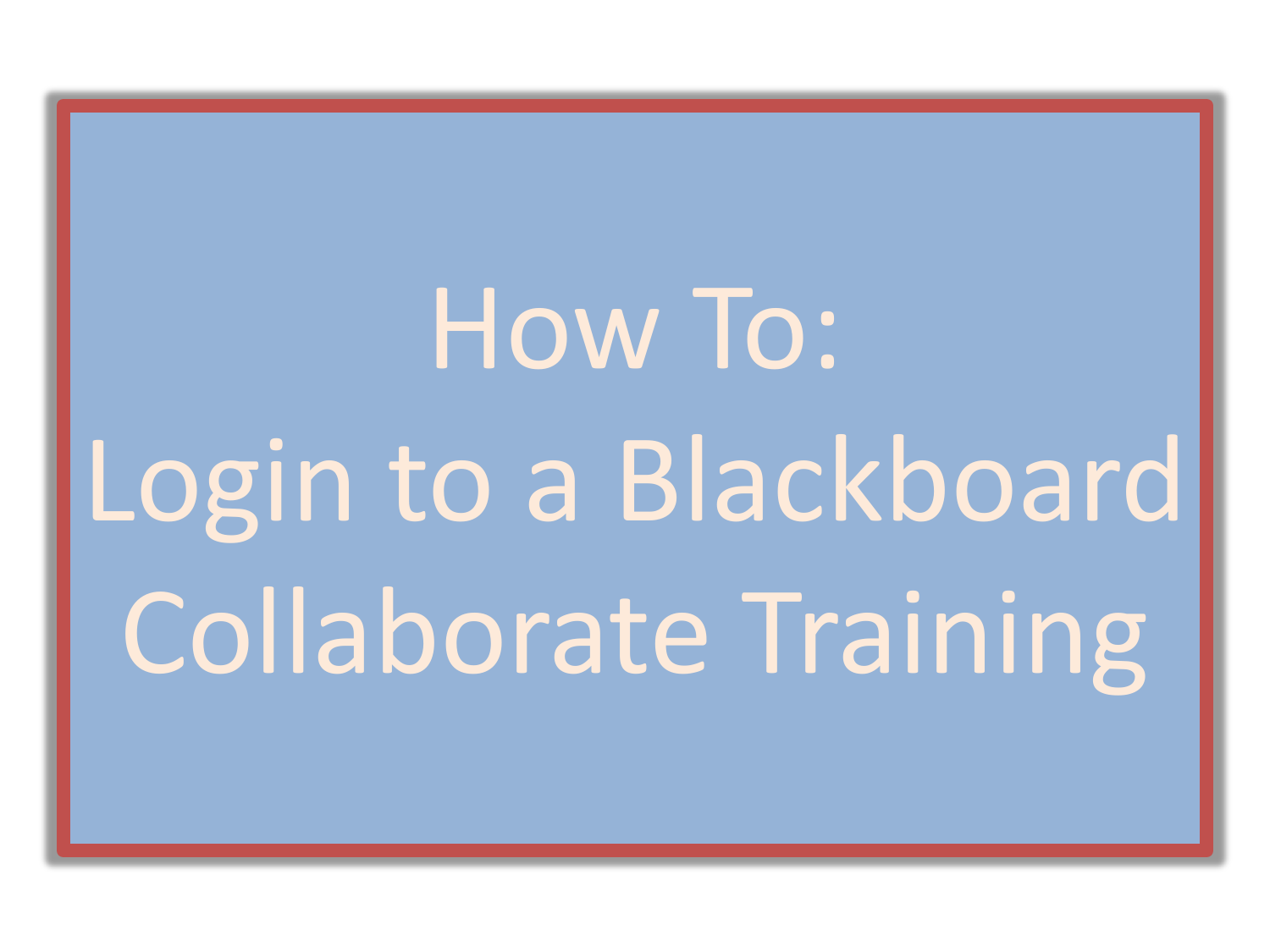# Minimum Requirements:

In order to participate in a Blackboard Collaborate training, you will need: 1.An **internet** connection, 2.The latest version of **Java** installed on your computer (click [here](http://www.java.com/en/download/installed.jsp?detect=jre&try=1) to download or verify that you have the latest version), and 3.Computer **speakers**, headphones, or a head set in order to listen to the moderator.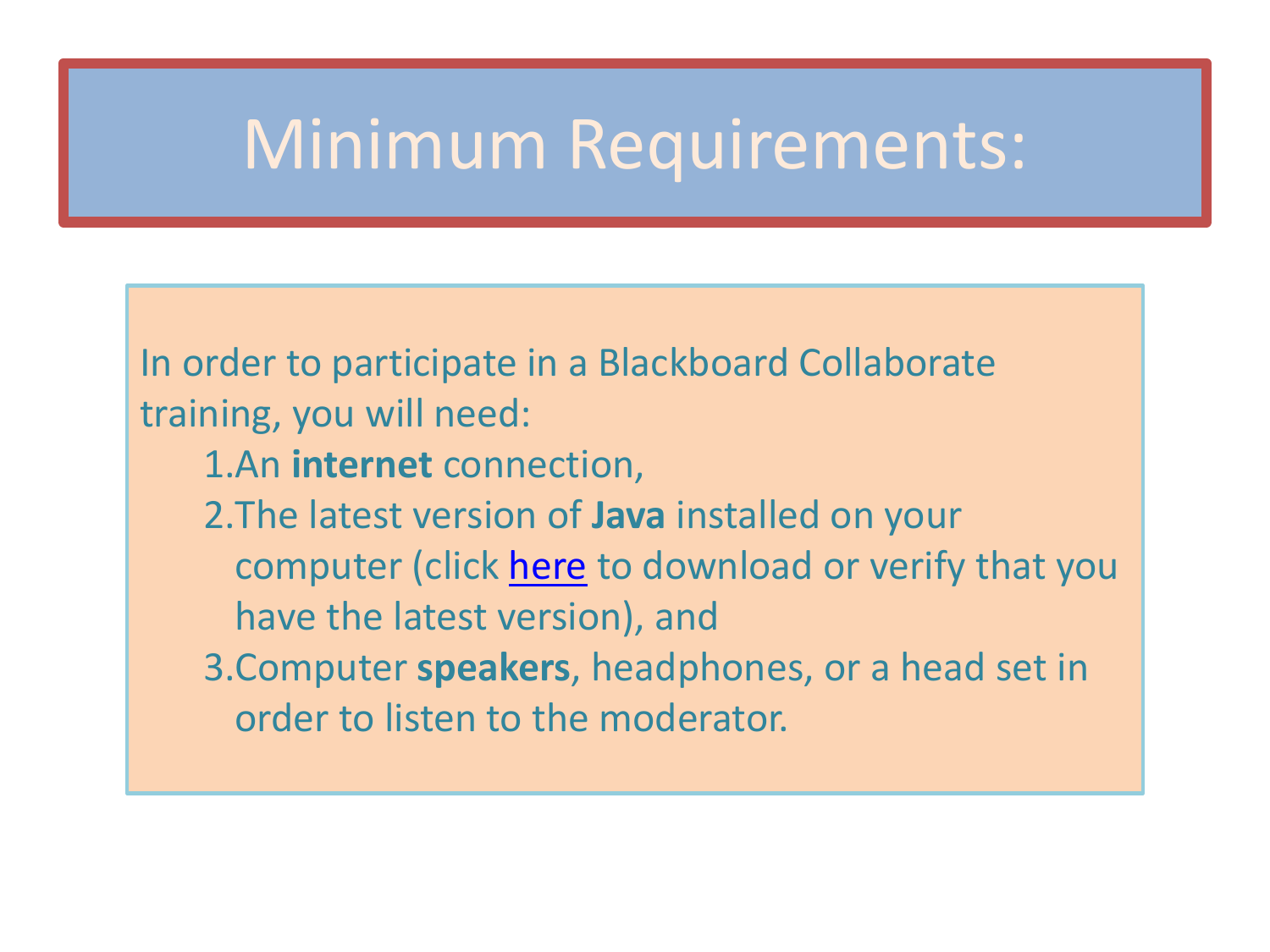1. Before your scheduled training, you will be emailed a Blackboard Collaborate participant link. When the time comes for your training, login to your email and click the link.

| <b>FOR</b> | Ndi id Nill                                                                                                                                                                                                                                                                                                                                                                                                                                                                                                                                                              |    |
|------------|--------------------------------------------------------------------------------------------------------------------------------------------------------------------------------------------------------------------------------------------------------------------------------------------------------------------------------------------------------------------------------------------------------------------------------------------------------------------------------------------------------------------------------------------------------------------------|----|
| Cc:        |                                                                                                                                                                                                                                                                                                                                                                                                                                                                                                                                                                          |    |
| Subject:   | RE: Collaborate instructions                                                                                                                                                                                                                                                                                                                                                                                                                                                                                                                                             |    |
|            | You are confirmed for the Desire2Learn (D2L) training on <i>(date/time)</i> . We will concide the training using Blackboard Collaborate, our virtual<br>classroom. Please click on the following link to access the classroom: Blackboard Collaborate Log In . Once you've accessed the link, you will be<br>prompted to type in your name and click the login button.<br>Please note, you may be asked to download a version of Java if your computer does not have the required software. You may click here to get the<br>required software and test your connection. | Q. |

#### **Requirements for training**

- Computer with internet connection ÷
- Headset or computer speakers ÷,
- Java- download the latest version: http://www.java.com/en/download/index.jsp  $\overline{\mathcal{M}}$

#### **During the Desire2Learn Training**

You will have the opportunity to see and hear the Program Chair, the Hybrid Learning Technologist, and myself, as we provide you with a live orientation to the online environment you will soon be using. You will also have the ability to chat live with other members of your cohort to ask questions about the Desire2Learn system.

I look forward to meeting you soon!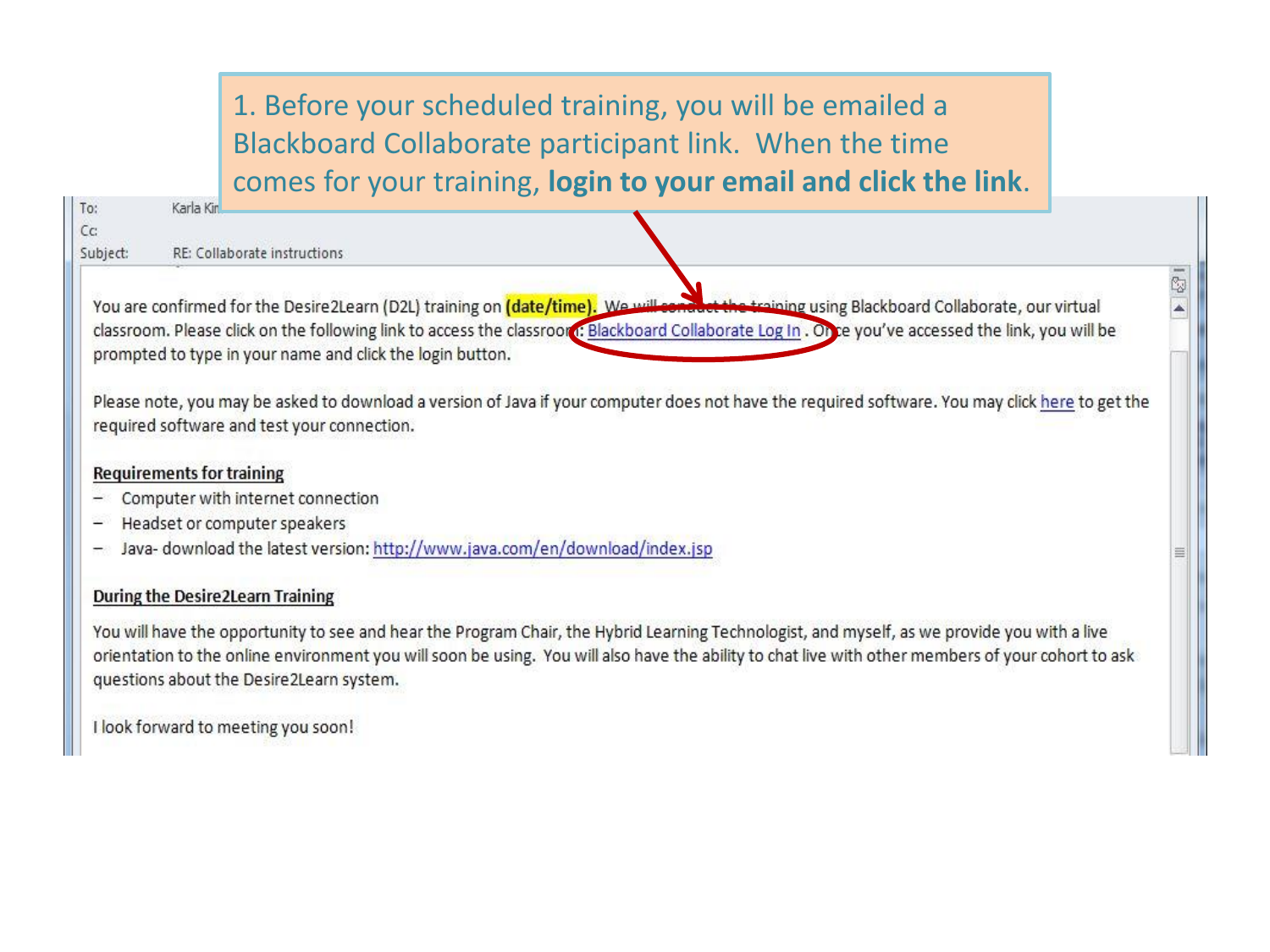## Blackboard »<br>collaborate.

Log In  $\gg$ 

### **Log In to Session**

Please enter your name as you want it to appear in the session.



#### Web conferencing to go.

Get the interaction you want on your iOS or Android mobile device.

**DOWNLOAD THE FREE APP TODAY >** 

2. Blackboard Collaborate will open in a new browser window. Type in your name and click the Log In button.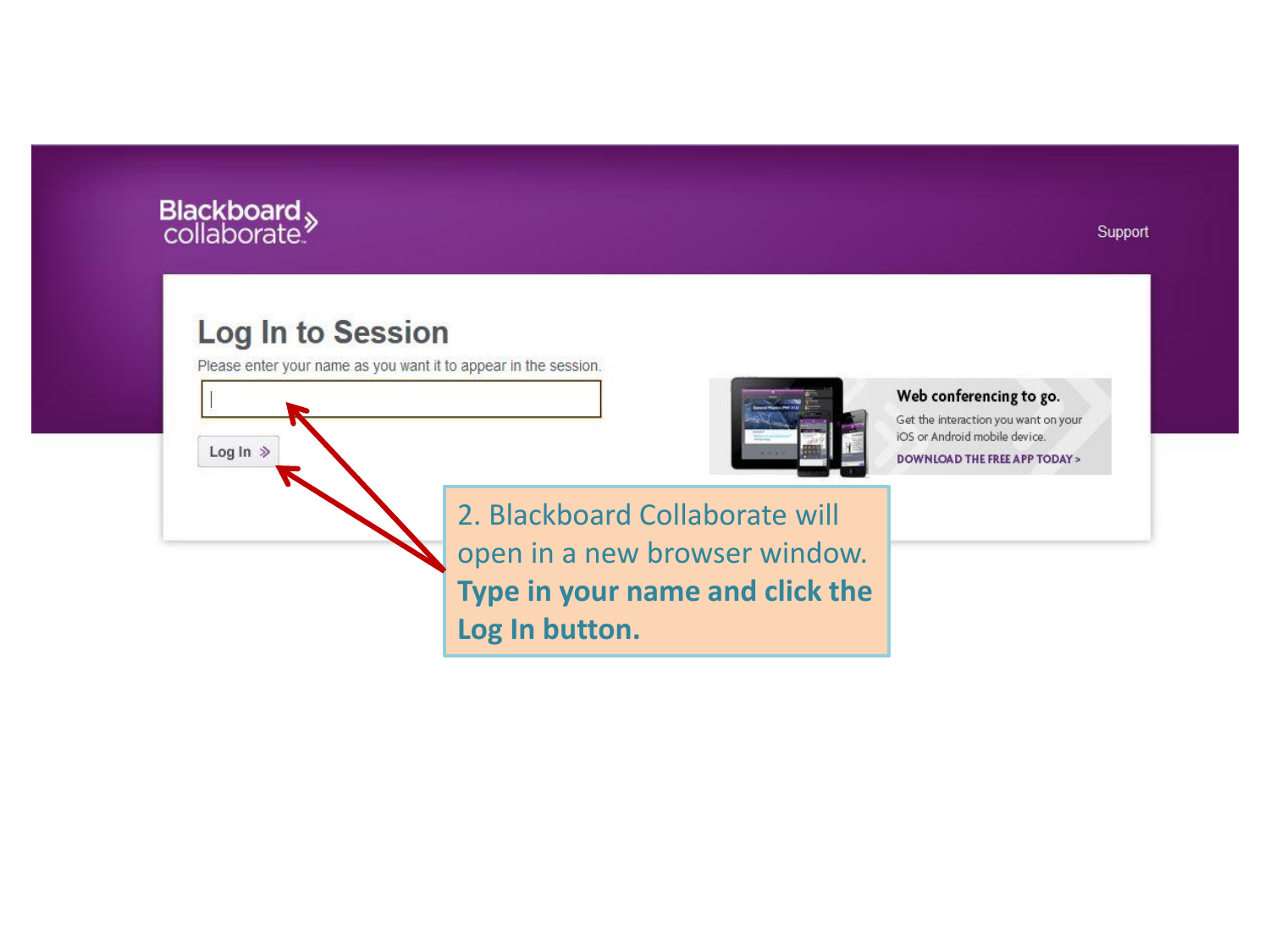## Blackboard »<br>collaborate.»

#### Support

#### **Launching Blackboard Collaborate**

Please don't close this window until you are in your Blackboard Collaborate web conferencing session.

Please note that your browser security settings may block this site from downloading files to your computer. If so, you will need to accept the download of these files.

| $\mathbf{x}$<br>Opening meeting.jnlp                                                                                                                      |                                                                                                                                            |
|-----------------------------------------------------------------------------------------------------------------------------------------------------------|--------------------------------------------------------------------------------------------------------------------------------------------|
| You have chosen to open:<br>圖<br>meeting.jnlp                                                                                                             | ackboard Inc. and its subsidiary companies. All rights reserved. (us-sas)<br>ns of Use   Privacy Policy   Rules of Conduct   Cookie Policy |
| which is: JNLP File<br>from: https://sas.elluminate.com<br>What should Firefox do with this file?<br>Java(TM) Web Start Launcher (default)<br>O Open with | 3. A small window will pop<br>up, click OK to continue.                                                                                    |
| Save File<br>Do this automatically for files like this from now on.<br>m<br>OK<br>Cancel                                                                  |                                                                                                                                            |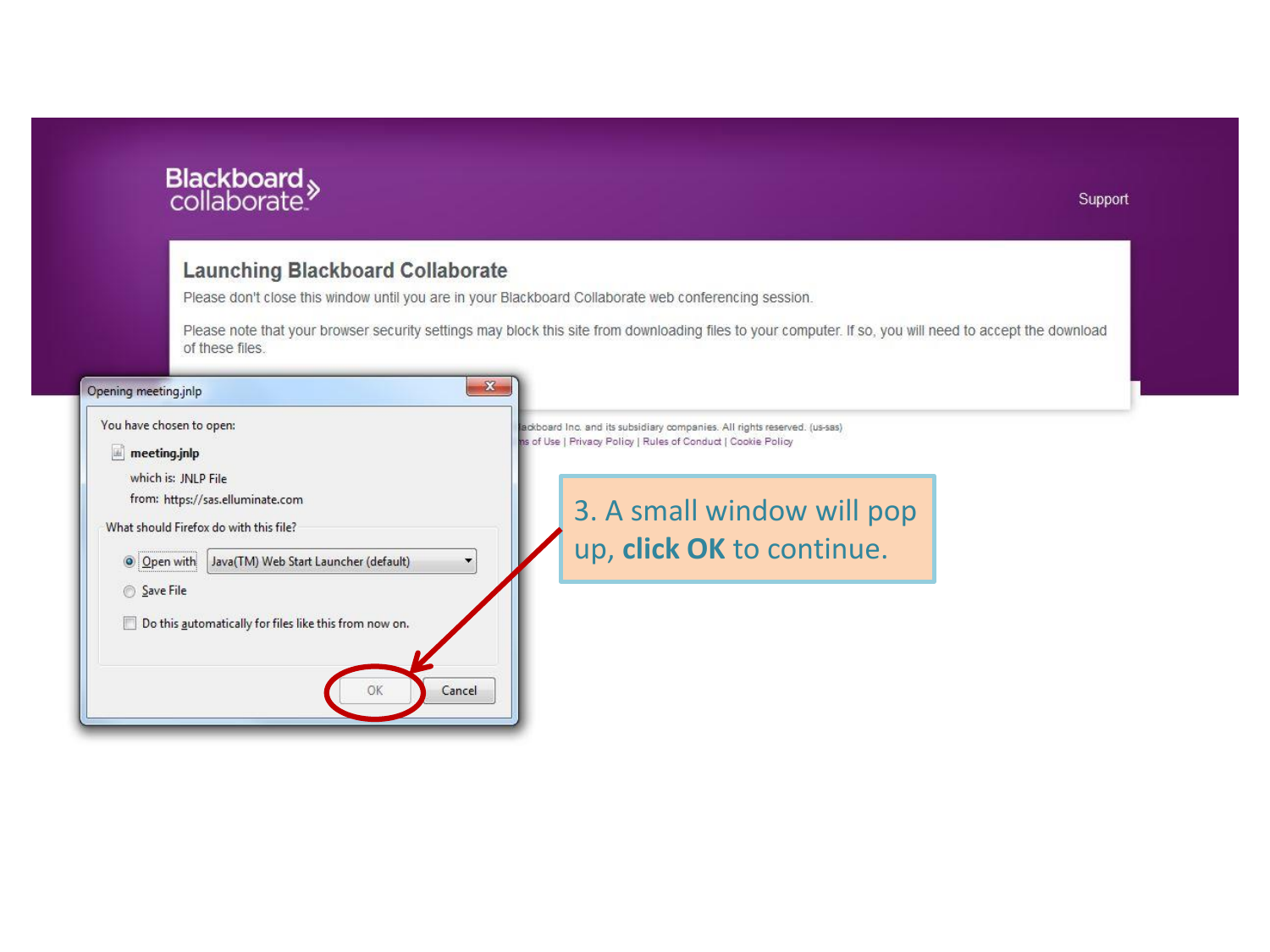### 4. Another small window will pop up, **click Run** to continue.

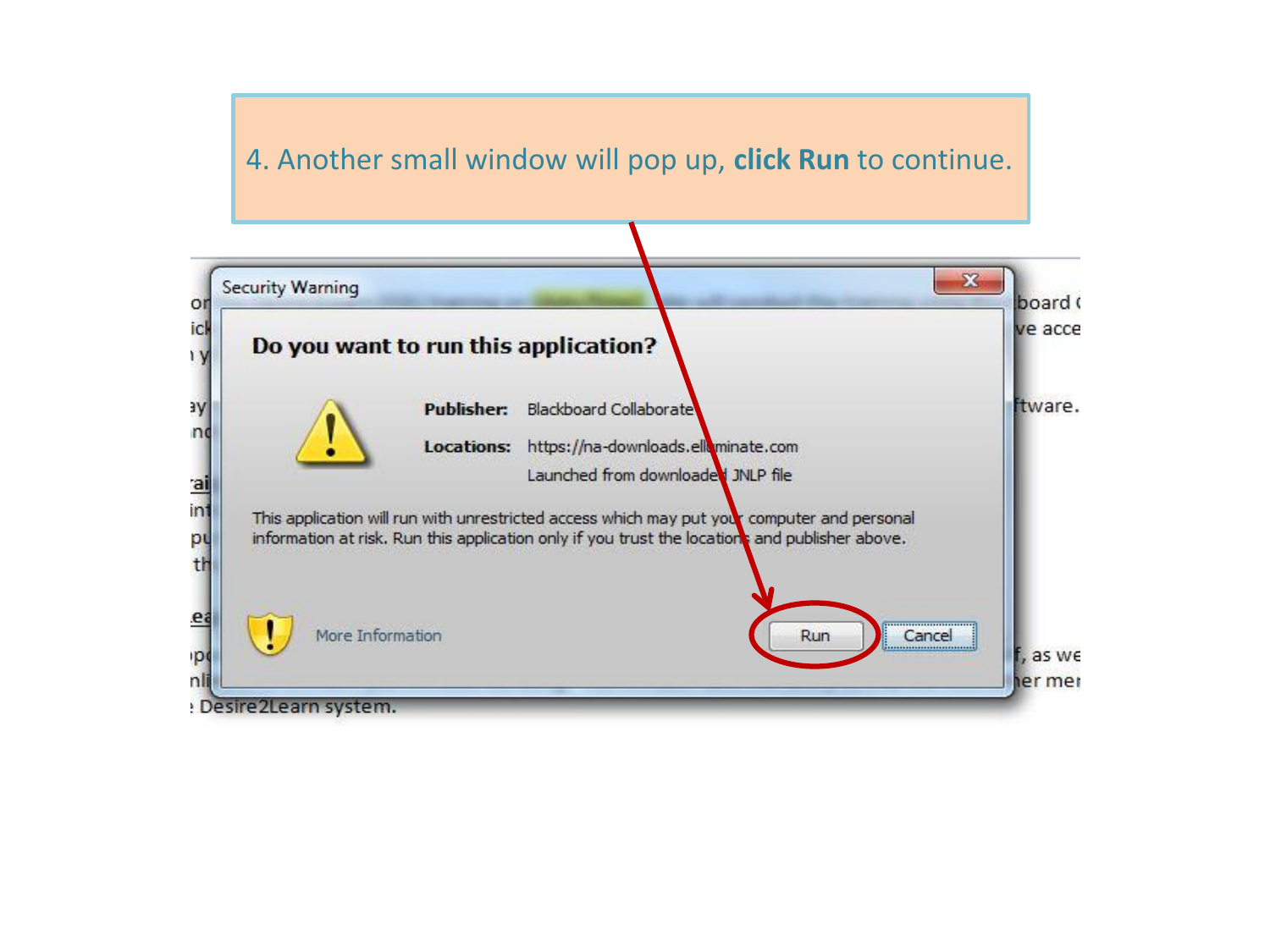5a. You may be prompted to select your connection speed. Do so, and **click OK**.



Version 12.6.2.7629-gb521877





Copyright (c) 2000-2014 by Blackboard Inc, All rights reserved. Blackboard, the Blackboard logo, and Blackboard Collaborate, are trademarks or registered trademarks of Blackboard Inc. or its subsidiaries in the United States and/or other countries. Blackboard products may be covered by one or more of the following U.S. patents: 7,493,396, 7,558,853, 7,816,878.

 $\Sigma$ Connection 5b. You will see this Connecting to host... ✔ Authenticating... window as the training loads. It may take a minute or so to connect. $\triangleright$  Details Hide